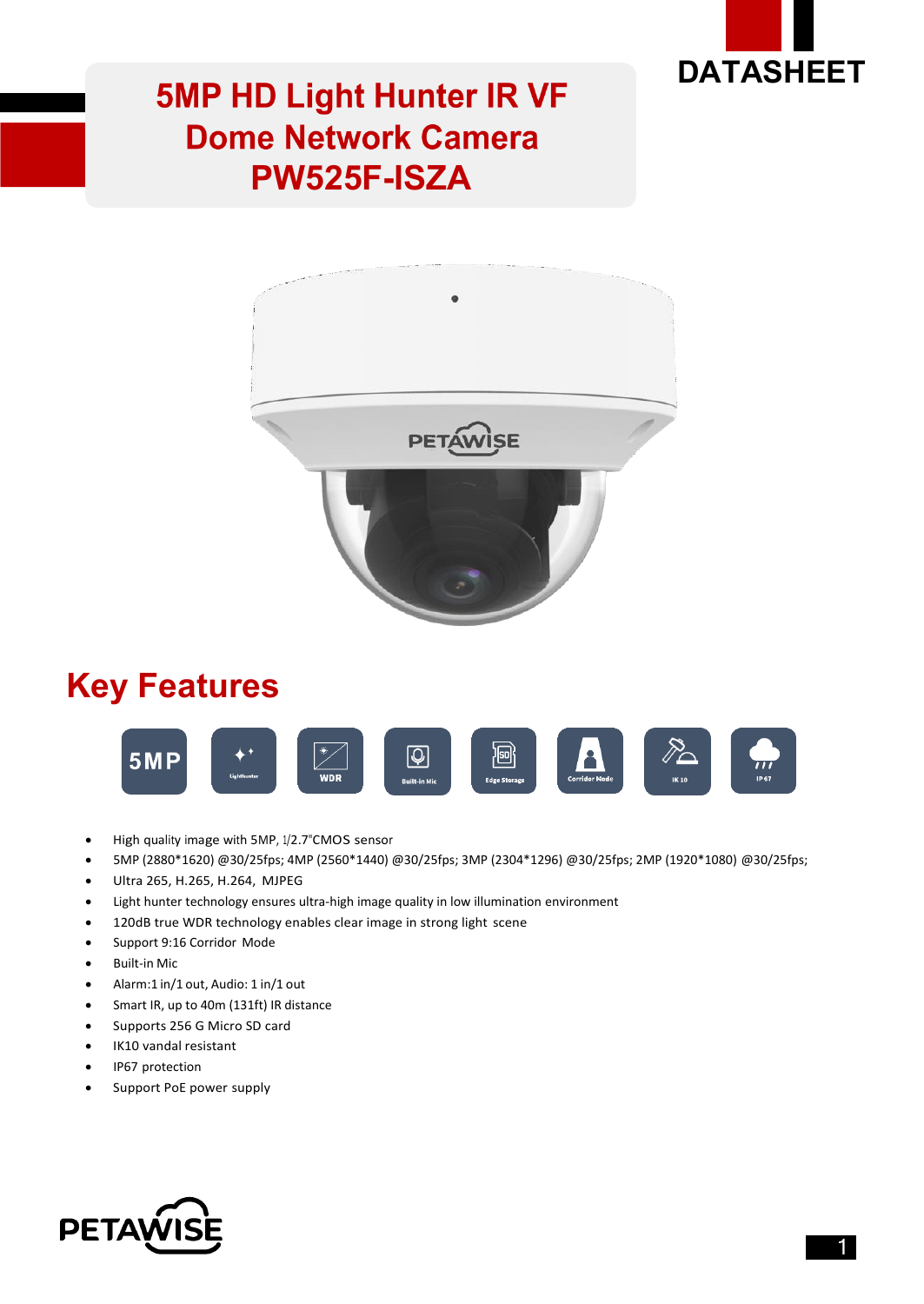

# **Specifications**

| <b>Model No.</b>        | <b>PW525F-ISZA</b>                                                                                                                                                                                                                                                                                                                                                                                   |            |                               |               |                  |  |
|-------------------------|------------------------------------------------------------------------------------------------------------------------------------------------------------------------------------------------------------------------------------------------------------------------------------------------------------------------------------------------------------------------------------------------------|------------|-------------------------------|---------------|------------------|--|
|                         | <b>Camera</b>                                                                                                                                                                                                                                                                                                                                                                                        |            |                               |               |                  |  |
| Sensor                  | 1/2.7", 5.0 megapixel, progressive scan, CMOS                                                                                                                                                                                                                                                                                                                                                        |            |                               |               |                  |  |
| Lens                    | 2.7 ~ 13.5mm, AF automatic focusing and motorized zoom lens                                                                                                                                                                                                                                                                                                                                          |            |                               |               |                  |  |
|                         | Lens (mm)                                                                                                                                                                                                                                                                                                                                                                                            | Detect (m) | Observe (m)                   | Recognize (m) | Identify (m)     |  |
| <b>DORI Distance</b>    | 2.7                                                                                                                                                                                                                                                                                                                                                                                                  | 60.8       | 24.3                          | 12.2          | 6.1              |  |
|                         | 13.5                                                                                                                                                                                                                                                                                                                                                                                                 | 303.8      | 121.5                         | 60.8          | 30.4             |  |
| Angle of View (H)       | 106.25° ~ 30.42°                                                                                                                                                                                                                                                                                                                                                                                     |            |                               |               |                  |  |
| Angle of View (V)       | 56.36° ~ 17.22°                                                                                                                                                                                                                                                                                                                                                                                      |            |                               |               |                  |  |
| Angle of View (O)       | 110.34°~34.18°                                                                                                                                                                                                                                                                                                                                                                                       |            |                               |               |                  |  |
| Adjustment angle        | Pan: 0° ~ 355°                                                                                                                                                                                                                                                                                                                                                                                       |            | Tilt: $0^\circ$ ~ 80 $^\circ$ |               | Rotate:0° ~ 355° |  |
| Shutter                 | Auto/Manual, $1 \approx 1/100000$ s                                                                                                                                                                                                                                                                                                                                                                  |            |                               |               |                  |  |
| Minimum Illumination    | Color: 0.002Lux (F1.2, AGC ON)<br>OLux with IR on                                                                                                                                                                                                                                                                                                                                                    |            |                               |               |                  |  |
| Day/Night               | IR-cut filter with auto switch (ICR)                                                                                                                                                                                                                                                                                                                                                                 |            |                               |               |                  |  |
| S/N                     | >56dB                                                                                                                                                                                                                                                                                                                                                                                                |            |                               |               |                  |  |
| IR Range                | Up to 40m (131ft) IR range                                                                                                                                                                                                                                                                                                                                                                           |            |                               |               |                  |  |
| Wavelength              | 850nm                                                                                                                                                                                                                                                                                                                                                                                                |            |                               |               |                  |  |
| IR On/Off Control       | Auto/Manual                                                                                                                                                                                                                                                                                                                                                                                          |            |                               |               |                  |  |
| Defog                   | Digital Defog                                                                                                                                                                                                                                                                                                                                                                                        |            |                               |               |                  |  |
| <b>WDR</b>              | 120dB                                                                                                                                                                                                                                                                                                                                                                                                |            |                               |               |                  |  |
|                         |                                                                                                                                                                                                                                                                                                                                                                                                      |            | Video                         |               |                  |  |
| Video Compression       | Ultra 265, H.265, H.264, MJPEG                                                                                                                                                                                                                                                                                                                                                                       |            |                               |               |                  |  |
| H.264 code profile      | Baseline profile, Main profile, High profile                                                                                                                                                                                                                                                                                                                                                         |            |                               |               |                  |  |
| <b>Frame Rate</b>       | Main Stream: 5MP (2880*1620), Max 30fps; 4MP (2560*1440), Max 30fps; 3MP (2304*1296), Max 30fps;<br>1080P(1920*1080), Max 30fps;<br>Sub Stream: 720P (1280*720), Max 30fps; D1 (720*576), Max 30fps; 640*360, Max 30fps; 2CIF(704*288),<br>Max 30fps; CIF(352*288), Max 30fps;<br>Third Stream: D1 (720*576), Max 30fps; 640*360, Max 30fps; 2CIF (704*288), Max 30fps; CIF (352*288),<br>Max 30fps; |            |                               |               |                  |  |
| Video Bit Rate          | 128 Kbps~16 Mbps                                                                                                                                                                                                                                                                                                                                                                                     |            |                               |               |                  |  |
| 9:16 Corridor Mode      | Supported                                                                                                                                                                                                                                                                                                                                                                                            |            |                               |               |                  |  |
| OSD                     | Up to 8 OSDs                                                                                                                                                                                                                                                                                                                                                                                         |            |                               |               |                  |  |
| Privacy Mask            | Up to 4 areas                                                                                                                                                                                                                                                                                                                                                                                        |            |                               |               |                  |  |
| <b>ROI</b>              | Up to 8 areas                                                                                                                                                                                                                                                                                                                                                                                        |            |                               |               |                  |  |
| <b>Motion Detection</b> | Up to 4 areas                                                                                                                                                                                                                                                                                                                                                                                        |            |                               |               |                  |  |
| A.I. Analytics          | Cross line, Intrusion, Enter area, Leave area, Face Detection                                                                                                                                                                                                                                                                                                                                        |            |                               |               |                  |  |
|                         |                                                                                                                                                                                                                                                                                                                                                                                                      |            | Image                         |               |                  |  |
| White Balance           | Auto/Outdoor/Fine Tune/Sodium Lamp/Locked/Auto2                                                                                                                                                                                                                                                                                                                                                      |            |                               |               |                  |  |
| Smart IR                | Support                                                                                                                                                                                                                                                                                                                                                                                              |            |                               |               |                  |  |
| Flip                    | Normal/Vertical/Horizontal/180°/90°Clockwise/90°Anti-clockwise                                                                                                                                                                                                                                                                                                                                       |            |                               |               |                  |  |
| DE warping              | N/A                                                                                                                                                                                                                                                                                                                                                                                                  |            |                               |               |                  |  |
| <b>HLC</b>              |                                                                                                                                                                                                                                                                                                                                                                                                      | Supported  |                               |               |                  |  |

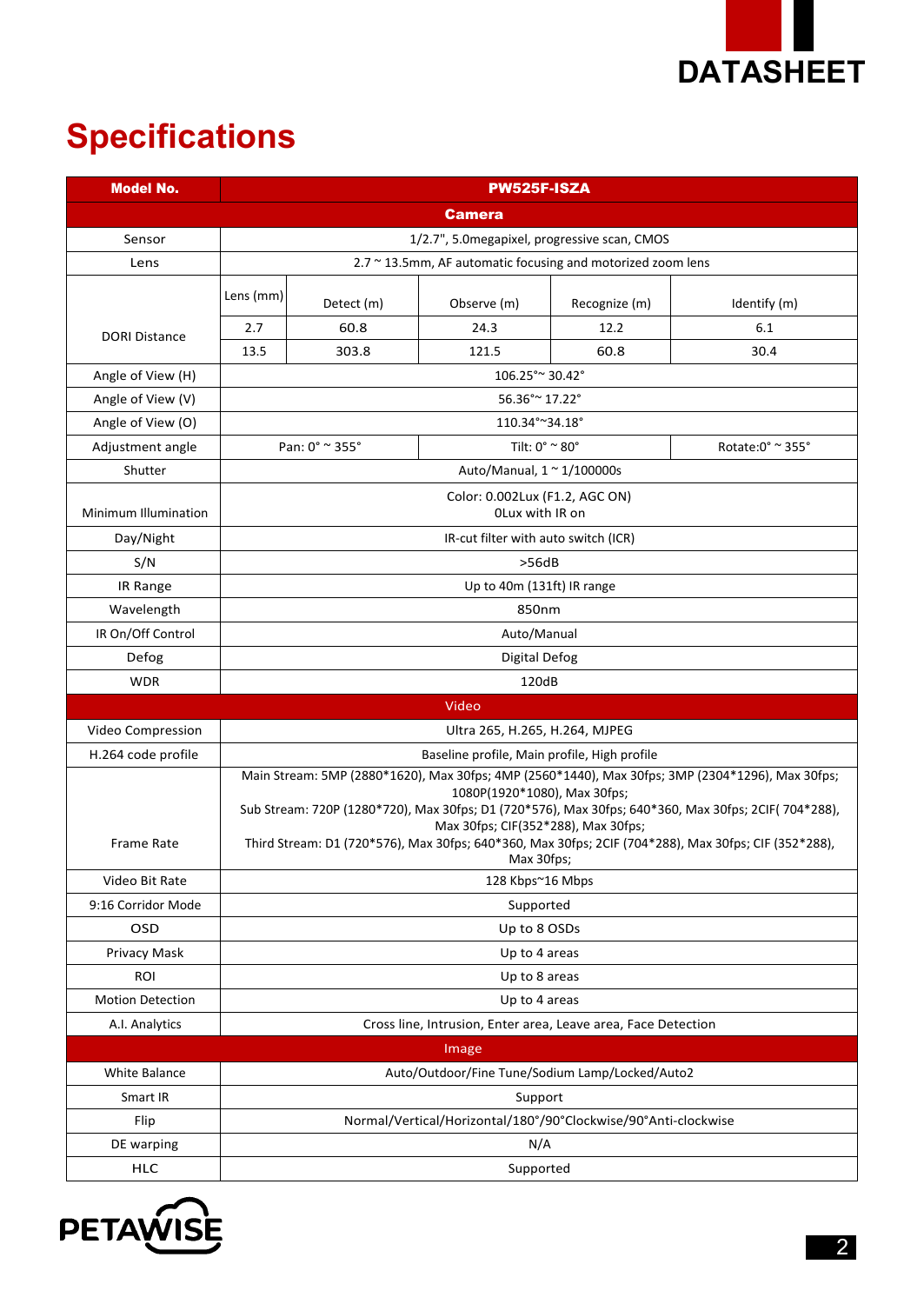

| <b>BLC</b>                    | Supported                                                                                                                                              |  |  |  |  |
|-------------------------------|--------------------------------------------------------------------------------------------------------------------------------------------------------|--|--|--|--|
|                               | Audio                                                                                                                                                  |  |  |  |  |
| <b>Audio Compression</b>      | G.711                                                                                                                                                  |  |  |  |  |
| Two-way Audio                 | Supported                                                                                                                                              |  |  |  |  |
| Suppression                   | Supported                                                                                                                                              |  |  |  |  |
| Sampling Rate                 | 8KHZ                                                                                                                                                   |  |  |  |  |
| <b>Storage</b>                |                                                                                                                                                        |  |  |  |  |
| <b>Edge Storage</b>           | Micro SD, up to 256GB                                                                                                                                  |  |  |  |  |
| Network Storage               | ANR, NAS(NFS)                                                                                                                                          |  |  |  |  |
| <b>Events</b>                 |                                                                                                                                                        |  |  |  |  |
| <b>Basic Detection</b>        | Motion detection, tampering alarm, audio detection                                                                                                     |  |  |  |  |
| <b>General Function</b>       | Watermark, IP address filtering, tampering alarm, alarm input, alarm output,<br>access policy, ARP protection, RTSPauthentication, user authentication |  |  |  |  |
|                               | <b>Network</b>                                                                                                                                         |  |  |  |  |
| Protocols                     | IPv4, IGMP, ICMP, ARP, TCP, UDP, DHCP, PPPoE, RTP, RTSP, RTCP, DNS, DDNS, NTP, FTP, UPnP, HTTP,<br>HTTPS, SMTP, 802.1x, SNMP, QoS                      |  |  |  |  |
| Compatible Integration        | ONVIF (Profile S, Profile G, Profile T), API                                                                                                           |  |  |  |  |
| Client                        | Guardstation, IMCCTV                                                                                                                                   |  |  |  |  |
|                               | Plug-in required live view: IE9+, Chrome 41 and below, Firefox 52 and below                                                                            |  |  |  |  |
| Web Browser                   | Plug-in free live view: Chrome 57.0+, Firefox 58.0+, Edge 16+, Safari 11+                                                                              |  |  |  |  |
|                               | Interface                                                                                                                                              |  |  |  |  |
|                               | Input: impedance $35k\Omega$ ; amplitude 2V [p-p]                                                                                                      |  |  |  |  |
| Audio I/O                     | Output: impedance 600Ω; amplitude 2V [p-p]                                                                                                             |  |  |  |  |
| Alarm I/O                     | 1/1                                                                                                                                                    |  |  |  |  |
| <b>Built-in Mic</b>           | Supported                                                                                                                                              |  |  |  |  |
| Network                       | 1 RJ45 10M/100M Base-TX Ethernet                                                                                                                       |  |  |  |  |
|                               | <b>Certifications</b>                                                                                                                                  |  |  |  |  |
| Certifications                | CE: EN 60950-1                                                                                                                                         |  |  |  |  |
|                               |                                                                                                                                                        |  |  |  |  |
|                               | UL:<br>UL60950-1                                                                                                                                       |  |  |  |  |
|                               | FCC: FCC Part 15                                                                                                                                       |  |  |  |  |
|                               | General                                                                                                                                                |  |  |  |  |
| Power                         | DC 12V±25%, PoE (IEEE 802.3af)                                                                                                                         |  |  |  |  |
|                               | Power consumption: Max 7.0W                                                                                                                            |  |  |  |  |
| Dimensions ( $\emptyset$ x H) | $\Phi$ 148 x 111.4mm (Ø5.8" x 4.4")                                                                                                                    |  |  |  |  |
| Net Weight                    | 0.97kg (2.12lb)                                                                                                                                        |  |  |  |  |
| Material                      | Metal + Plastic                                                                                                                                        |  |  |  |  |
| <b>Working Environment</b>    | -30°C ~ 60°C (-22°F ~ 140°F), Humidity: ≤95% RH (non-condensing)                                                                                       |  |  |  |  |
| <b>Storage Environment</b>    | -30°C ~ 60°C (-22°F ~ 140°F), Humidity: $\leq$ 95% RH (non-condensing)                                                                                 |  |  |  |  |
| <b>Surge Protection</b>       | 6KV                                                                                                                                                    |  |  |  |  |
| <b>Ingress Protection</b>     | <b>IP67</b>                                                                                                                                            |  |  |  |  |
| Vandal Resistant              | IK10                                                                                                                                                   |  |  |  |  |
| <b>Reset Button</b>           | Supported                                                                                                                                              |  |  |  |  |

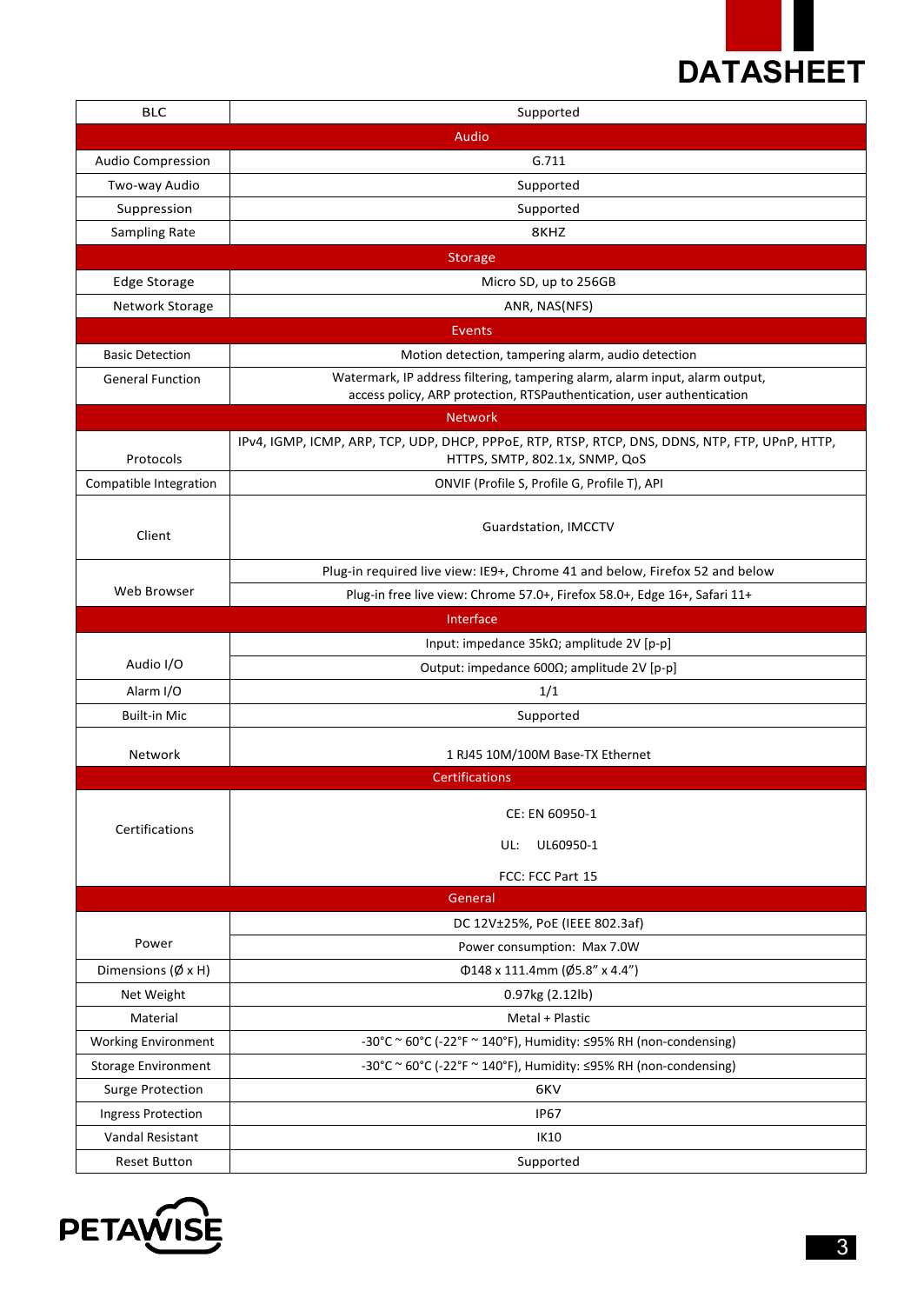

## **Dimensions**



# **Accessories**